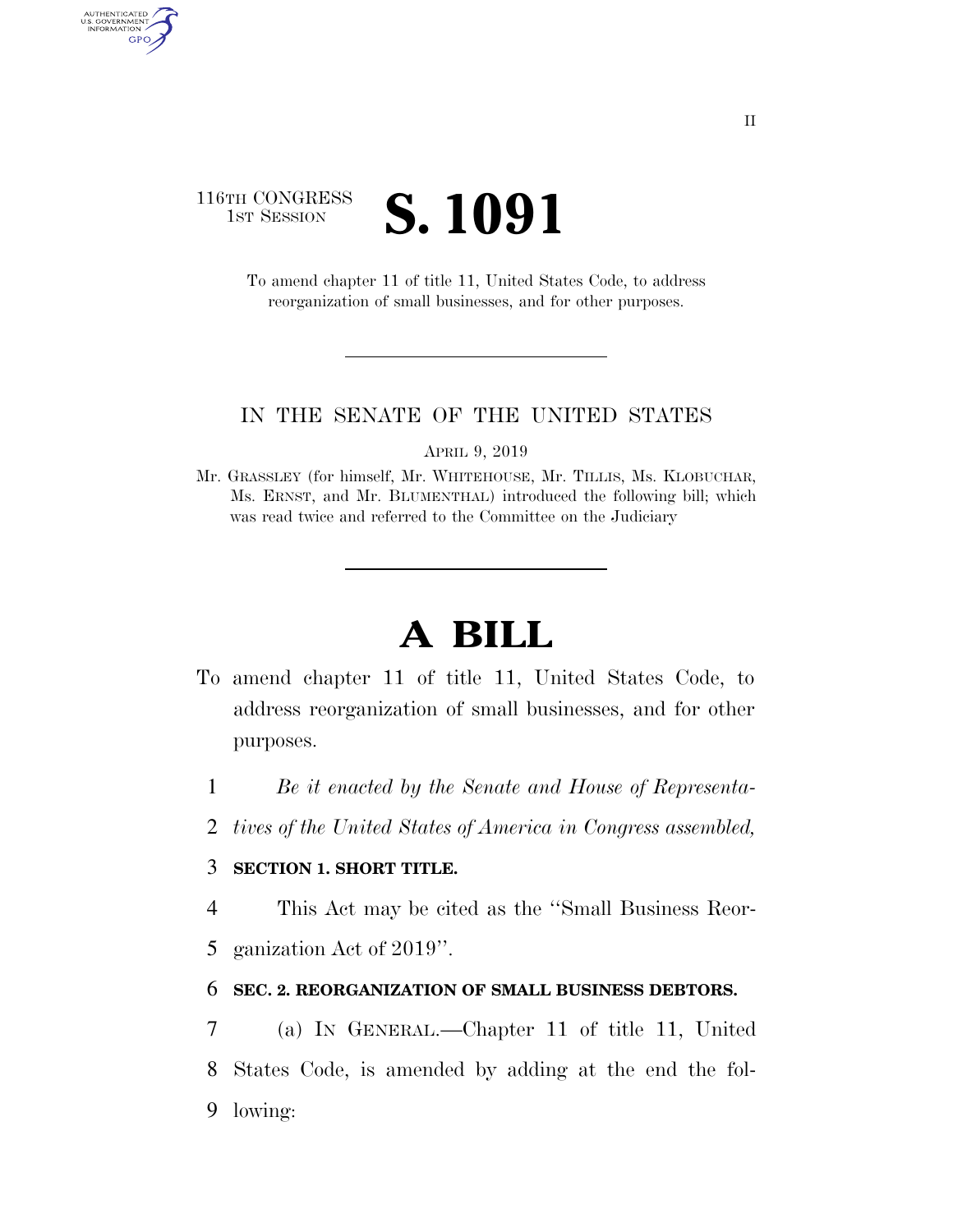# ''SUBCHAPTER V—SMALL BUSINESS DEBTOR REORGANIZATION

#### **''§ 1181. Inapplicability of other sections**

 ''(a) IN GENERAL.—Sections 105(d), 1101(1), 1104, 1105, 1106, 1107, 1108, 1115, 1116, 1121, 1123(a)(8), 6 1123(c), 1127, 1129(a)(15), 1129(b), 1129(c), 1129(e) and 1141(d)(5) of this title do not apply in a case under this subchapter.

 ''(b) COURT AUTHORITY.—Unless the court for cause orders otherwise, paragraphs (1), (2), and (4) of section 1102(a) and sections 1102(b), 1103, and 1125 of this title do not apply in a case under this subchapter.

 ''(c) SPECIAL RULE FOR DISCHARGE.—If a plan is confirmed under section 1191(b) of this title, section 1141(d) of this title shall not apply, except as provided in section 1192 of this title.

#### **''§ 1182. Definitions**

''In this subchapter:

 ''(1) DEBTOR.—The term 'debtor' means a small business debtor.

21 "(2) DEBTOR IN POSSESSION.—The term 'debt- or in possession' means the debtor, unless removed as debtor in possession under section 1185(a) of this title.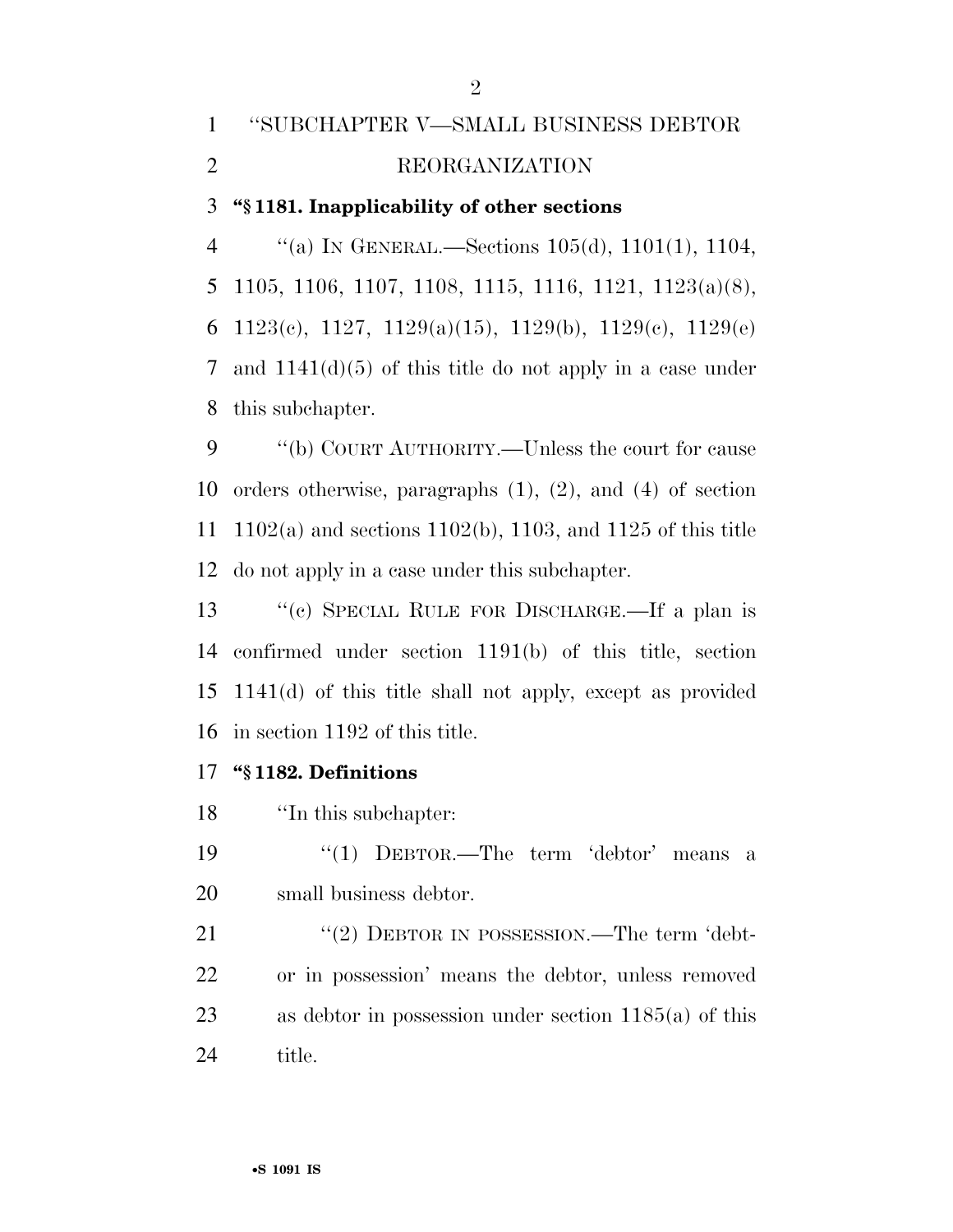## **''§ 1183. Trustee**

| 2  | "(a) IN GENERAL.—If the United States trustee has                  |
|----|--------------------------------------------------------------------|
| 3  | appointed an individual under section $586(b)$ of title 28         |
| 4  | to serve as standing trustee in cases under this sub-              |
| 5  | chapter, and if such individual qualifies as a trustee under       |
| 6  | section 322 of this title, then that individual shall serve        |
| 7  | as trustee in any case under this subchapter. Otherwise,           |
| 8  | the United States trustee shall appoint 1 disinterested            |
| 9  | person to serve as trustee in the case or the United States        |
| 10 | trustee may serve as trustee in the case, as necessary.            |
| 11 | "(b) DUTIES.—The trustee shall—                                    |
| 12 | $\lq(1)$ perform the duties specified in paragraphs                |
| 13 | $(2), (5), (6), (7), \text{ and } (9)$ of section $704(a)$ of this |
| 14 | title;                                                             |
| 15 | $\lq(2)$ perform the duties specified in paragraphs                |
| 16 | $(3)$ , $(4)$ , and $(7)$ of section 1106(a) of this title, if     |
| 17 | the court, for cause and on request of a party in in-              |
| 18 | terest, the trustee, or the United States trustee, so              |
| 19 | orders;                                                            |
| 20 | $(3)$ appear and be heard at the status con-                       |
| 21 | ference under section 1188 of this title and any                   |
| 22 | hearing that concerns—                                             |
| 23 | "(A) the value of property subject to a                            |
| 24 | lien;                                                              |
| 25 | $\lq\lq$ confirmation of a plan filed under                        |
| 26 | this subchapter;                                                   |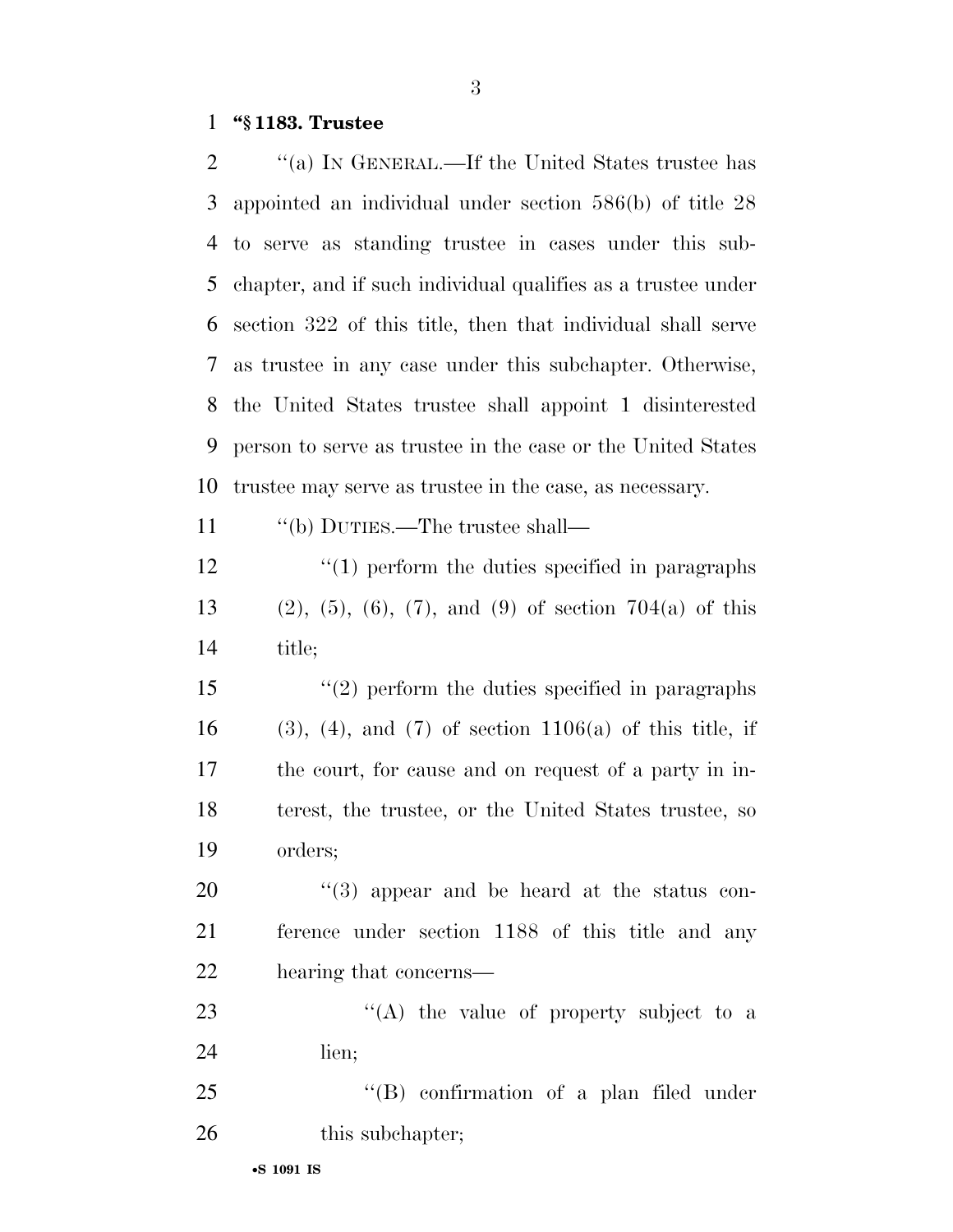| $\mathbf{1}$   | "(C) modification of the plan after con-                        |
|----------------|-----------------------------------------------------------------|
| $\overline{2}$ | firmation; or                                                   |
| 3              | $\lq\lq$ (D) the sale of property of the estate;                |
| $\overline{4}$ | $\cdot$ (4) ensure that the debtor commences making             |
| 5              | timely payments required by a plan confirmed under              |
| 6              | this subchapter;                                                |
| 7              | $\cdot\cdot$ (5) if the debtor ceases to be a debtor in pos-    |
| 8              | session, perform the duties specified in section                |
| 9              | $704(a)(8)$ and paragraphs $(1)$ , $(2)$ , and $(6)$ of sec-    |
| 10             | tion $1106(a)$ of this title, including operating the           |
| 11             | business of the debtor;                                         |
| 12             | $\cdot\cdot\cdot(6)$ if there is a claim for a domestic support |
| 13             | obligation with respect to the debtor, perform the              |
| 14             | duties specified in section $704(c)$ of this title; and         |
| 15             | $\lq(7)$ facilitate the development of a consensual             |
| 16             | plan of reorganization.                                         |
| 17             | "(c) TERMINATION OF TRUSTEE SERVICE.-                           |
| 18             | "(1) IN GENERAL.—If the plan of the debtor is                   |
| 19             | confirmed under section $1191(a)$ of this title, the            |
| 20             | service of the trustee in the case shall terminate              |
| 21             | when the plan has been substantially consummated,               |
| 22             | except that the United States trustee may reappoint             |
| 23             | a trustee as needed for performance of duties under             |
| 24             | subsection $(b)(3)(C)$ of this section and section              |
| 25             | $1185(a)$ of this title.                                        |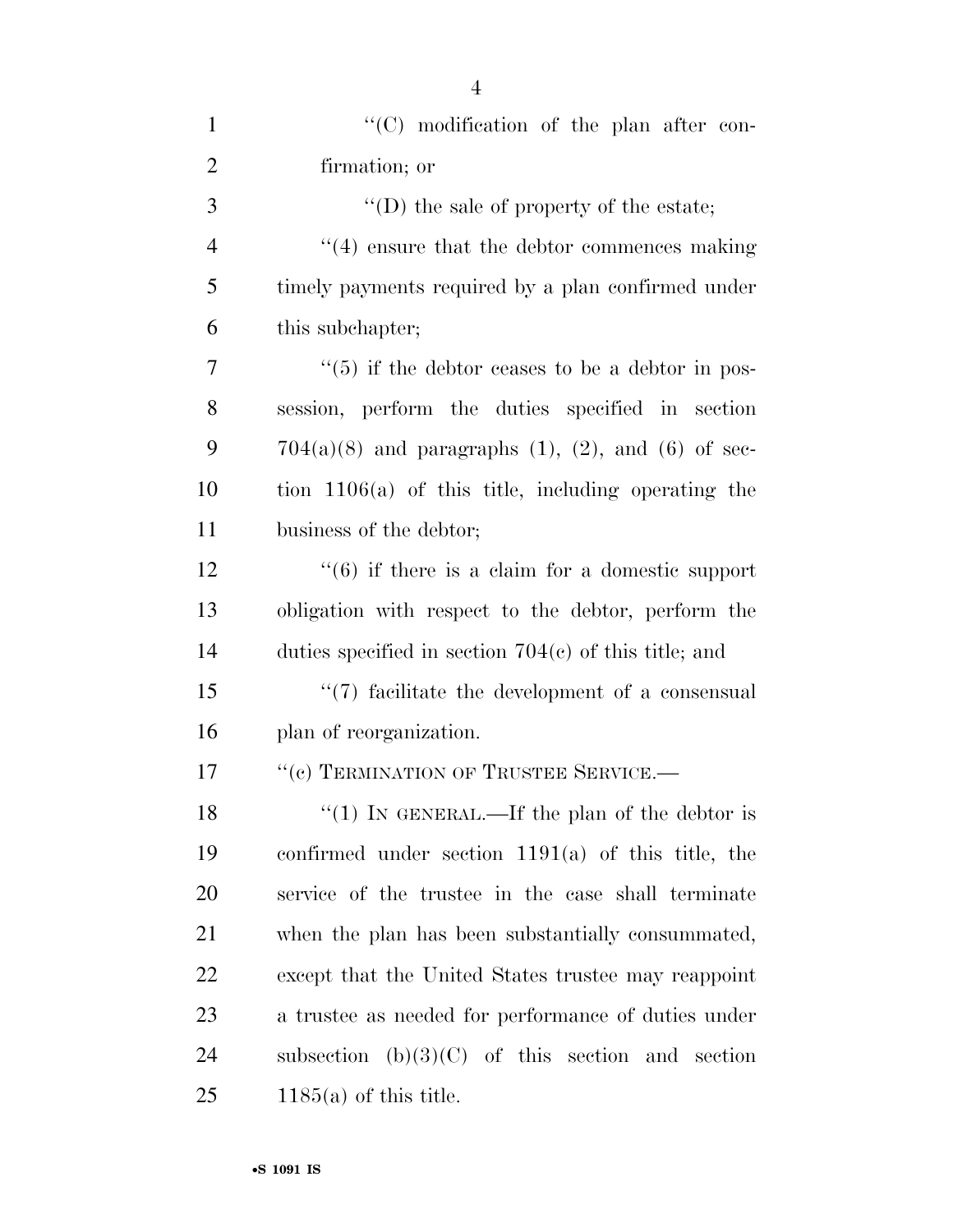1 "(2) SERVICE OF NOTICE OF SUBSTANTIAL CONSUMMATION.—Not later than 14 days after the plan of the debtor is substantially consummated, the debtor shall file with the court and serve on the trustee, the United States trustee, and all parties in interest notice of such substantial consummation.

#### **''§ 1184. Rights and powers of a debtor in possession**

 ''Subject to such limitations or conditions as the court may prescribe, a debtor in possession shall have all the rights, other than the right to compensation under sec- tion 330 of this title, and powers, and shall perform all functions and duties, except the duties specified in para-13 graphs  $(2)$ ,  $(3)$ , and  $(4)$  of section 1106(a) of this title, of a trustee serving in a case under this chapter, including operating the business of the debtor.

#### **''§ 1185. Removal of debtor in possession**

17 "(a) IN GENERAL.—On request of a party in interest, and after notice and a hearing, the court shall order that the debtor shall not be a debtor in possession for cause, including fraud, dishonesty, incompetence, or gross mis- management of the affairs of the debtor, either before or after the date of commencement of the case, or for failure to perform the obligations of the debtor under a plan con-firmed under this subchapter.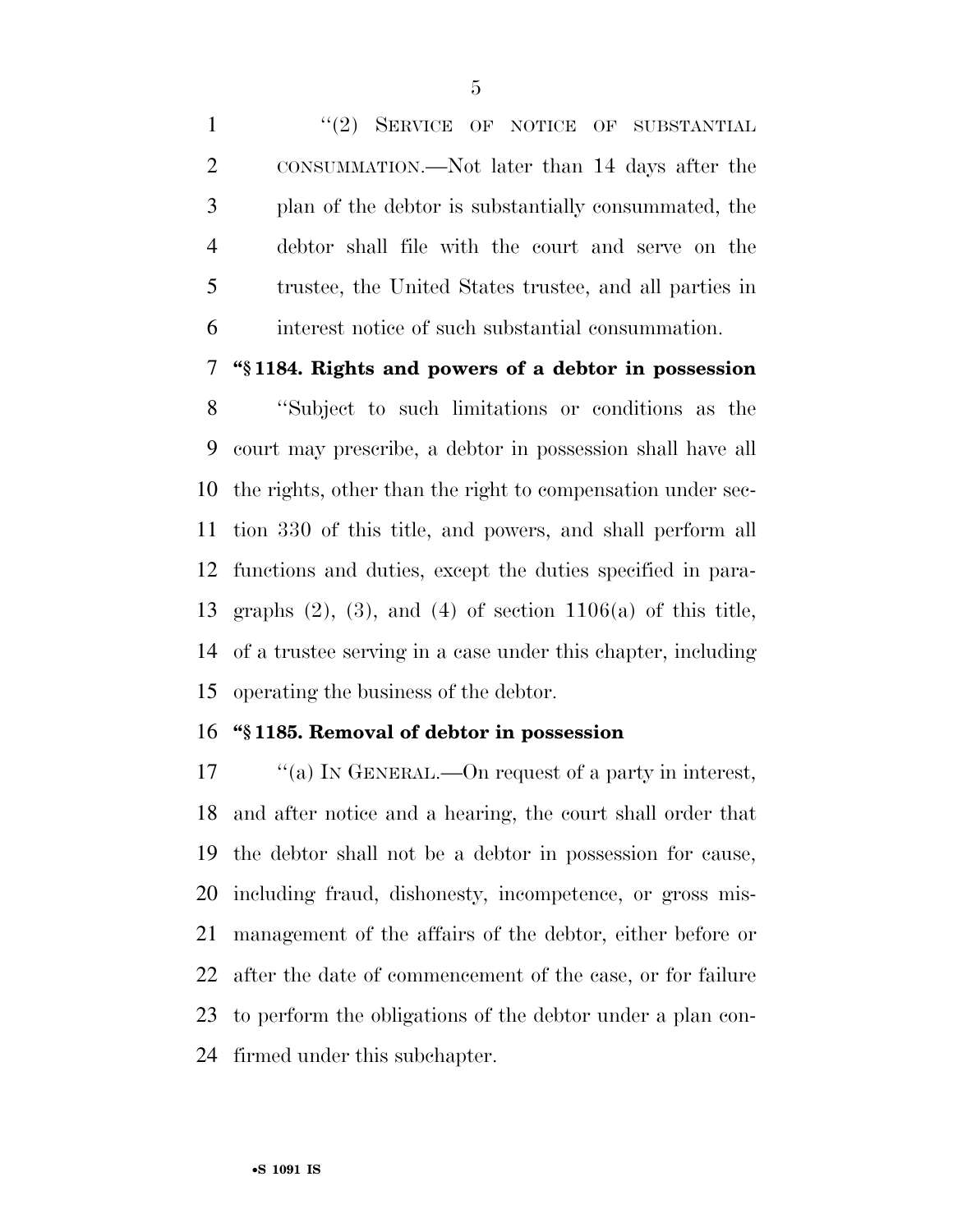''(b) REINSTATEMENT.—On request of a party in in- terest, and after notice and a hearing, the court may rein-state the debtor in possession.

#### **''§ 1186. Property of the estate**

 ''(a) INCLUSIONS.—If a plan is confirmed under sec- tion 1191(b) of this title, property of the estate includes, in addition to the property specified in section 541 of this title—

 ''(1) all property of the kind specified in that section that the debtor acquires after the date of commencement of the case but before the case is closed, dismissed, or converted to a case under chap-13 ter 7, 12, or 13 of this title, whichever occurs first; and

 ''(2) earnings from services performed by the debtor after the date of commencement of the case but before the case is closed, dismissed, or converted to a case under chapter 7, 12, or 13 of this title, whichever occurs first.

 ''(b) DEBTOR REMAINING IN POSSESSION.—Except as provided in section 1185 of this title, a plan confirmed under this subchapter, or an order confirming a plan under this subchapter, the debtor shall remain in posses-sion of all property of the estate.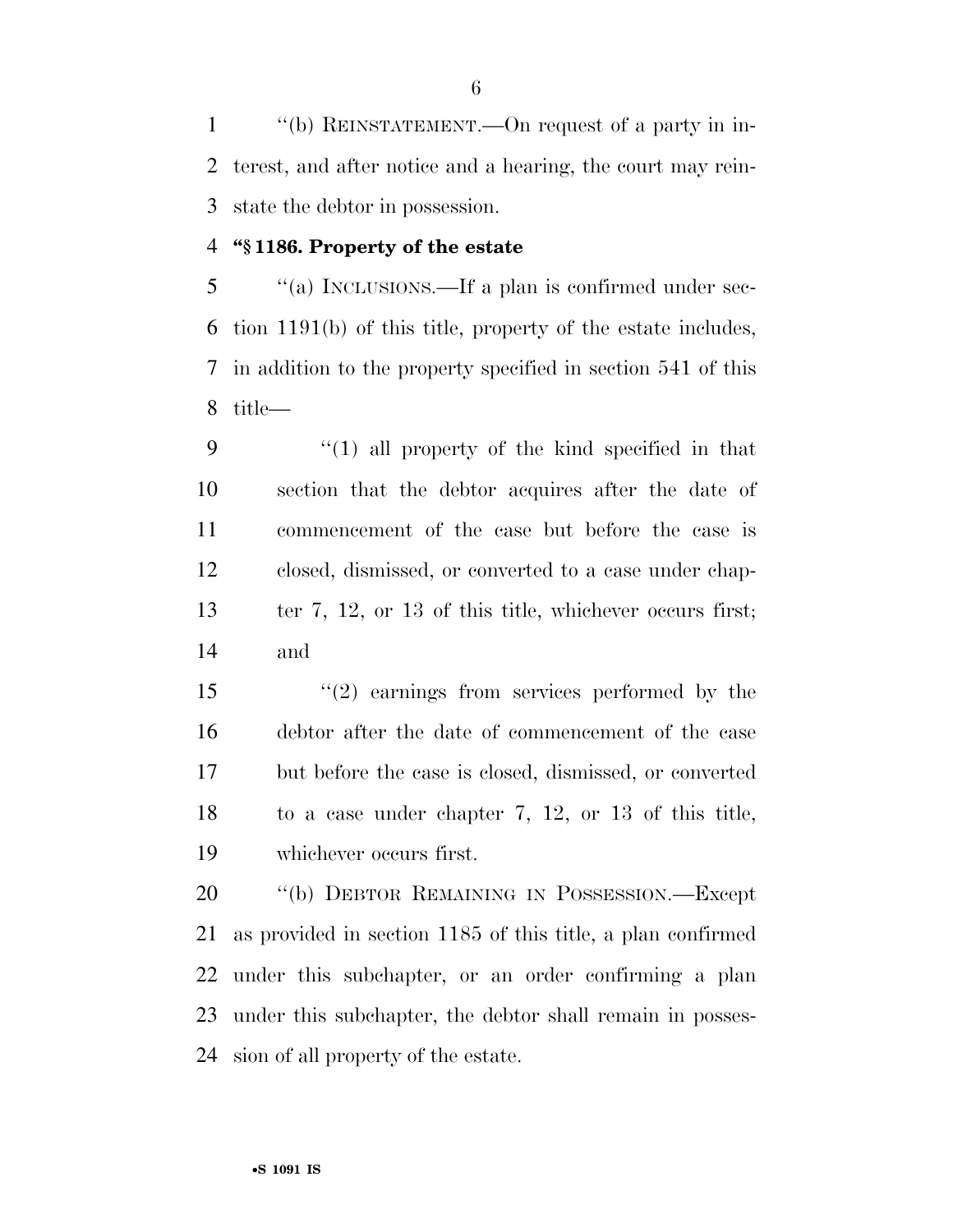''(a) FILING REQUIREMENTS.—Upon electing to be a debtor under this subchapter, the debtor shall file the documents required by subparagraphs (A) and (B) of sec-6 tion  $1116(1)$  of this title.

 ''(b) OTHER APPLICABLE PROVISIONS.—A debtor, in addition to the duties provided in this title and as other- wise required by law, shall comply with the requirements of section 308 and paragraphs (2), (3), (4), (5), (6), and (7) of section 1116 of this title.

12 "(c) SEPARATE DISCLOSURE STATEMENT EXEMP- TION.—If the court orders under section 1181(b) of this title that section 1125 of this title applies, section 1125(f) of this title shall apply.

#### **''§ 1188. Status conference**

17 "(a) IN GENERAL.—Except as provided in subsection (b), not later than 60 days after the entry of the order for relief under this chapter, the court shall hold a status conference to further the expeditious and economical reso-lution of a case under this subchapter.

 ''(b) EXCEPTION.—The court may extend the period of time for holding a status conference under subsection (a) if the need for an extension is attributable to cir- cumstances for which the debtor should not justly be held accountable.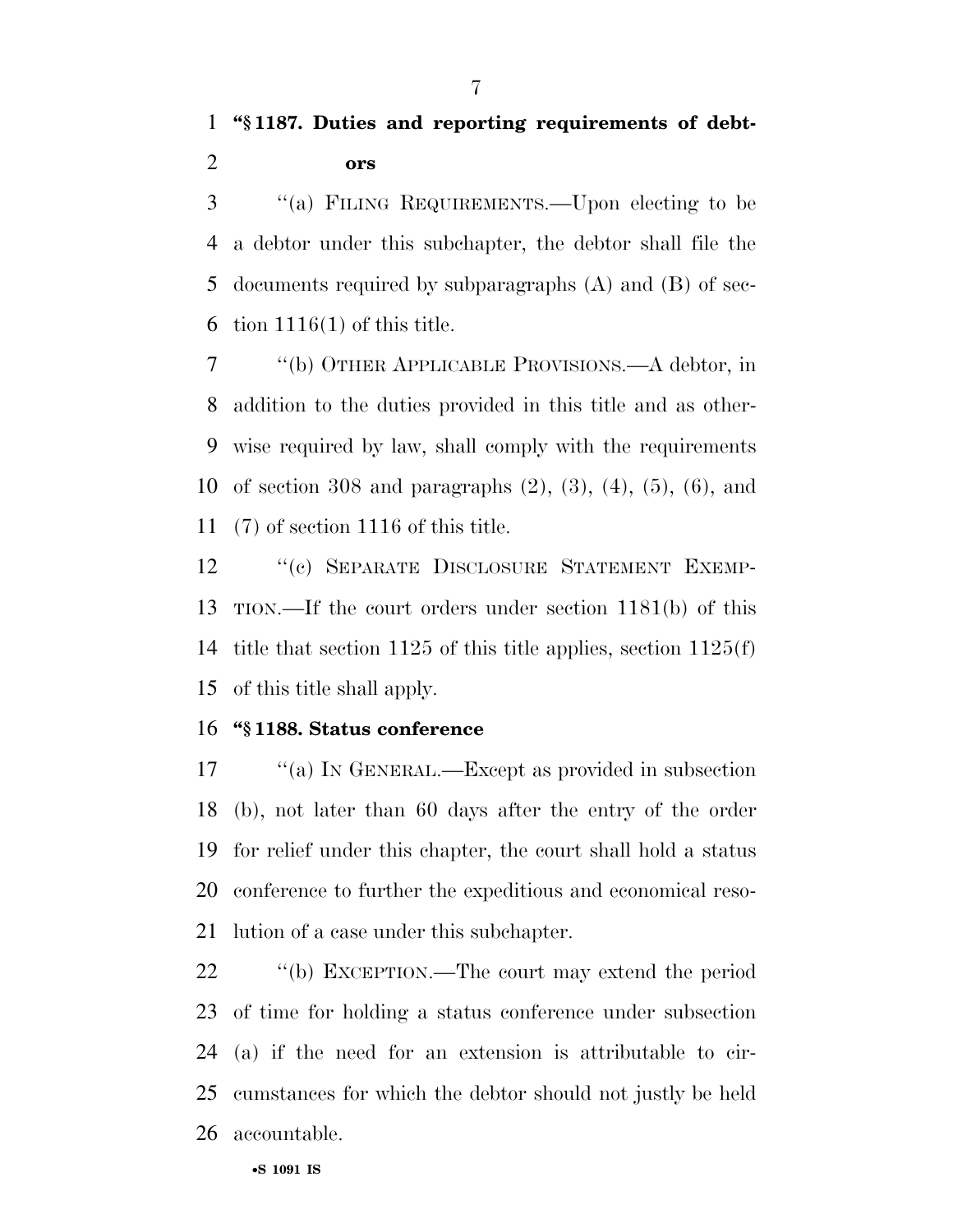''(c) REPORT.—Not later than 14 days before the date of the status conference under subsection (a), the debtor shall file with the court and serve on the trustee and all parties in interest a report that details the efforts the debtor has undertaken and will undertake to attain a consensual plan of reorganization.

#### **''§ 1189. Filing of the plan**

8 "(a) WHO MAY FILE A PLAN.—Only the debtor may file a plan under this subchapter.

 ''(b) DEADLINE.—The debtor shall file a plan not later than 90 days after the order for relief under this chapter, except that the court may extend the period if the need for the extension is attributable to circumstances for which the debtor should not justly be held accountable.

#### **''§ 1190. Contents of plan**

- ''A plan filed under this subchapter—
- 17  $\frac{1}{2}$   $\frac{1}{2}$  shall include—
- 18 ''(A) a brief history of the business oper-ations of the debtor;
- 20  $(1)$  a liquidation analysis; and
- 21  $\cdot$  (C) projections with respect to the ability of the debtor to make payments under the pro-posed plan of reorganization;
- 24 ''(2) shall provide for the submission of all or such portion of the future earnings or other future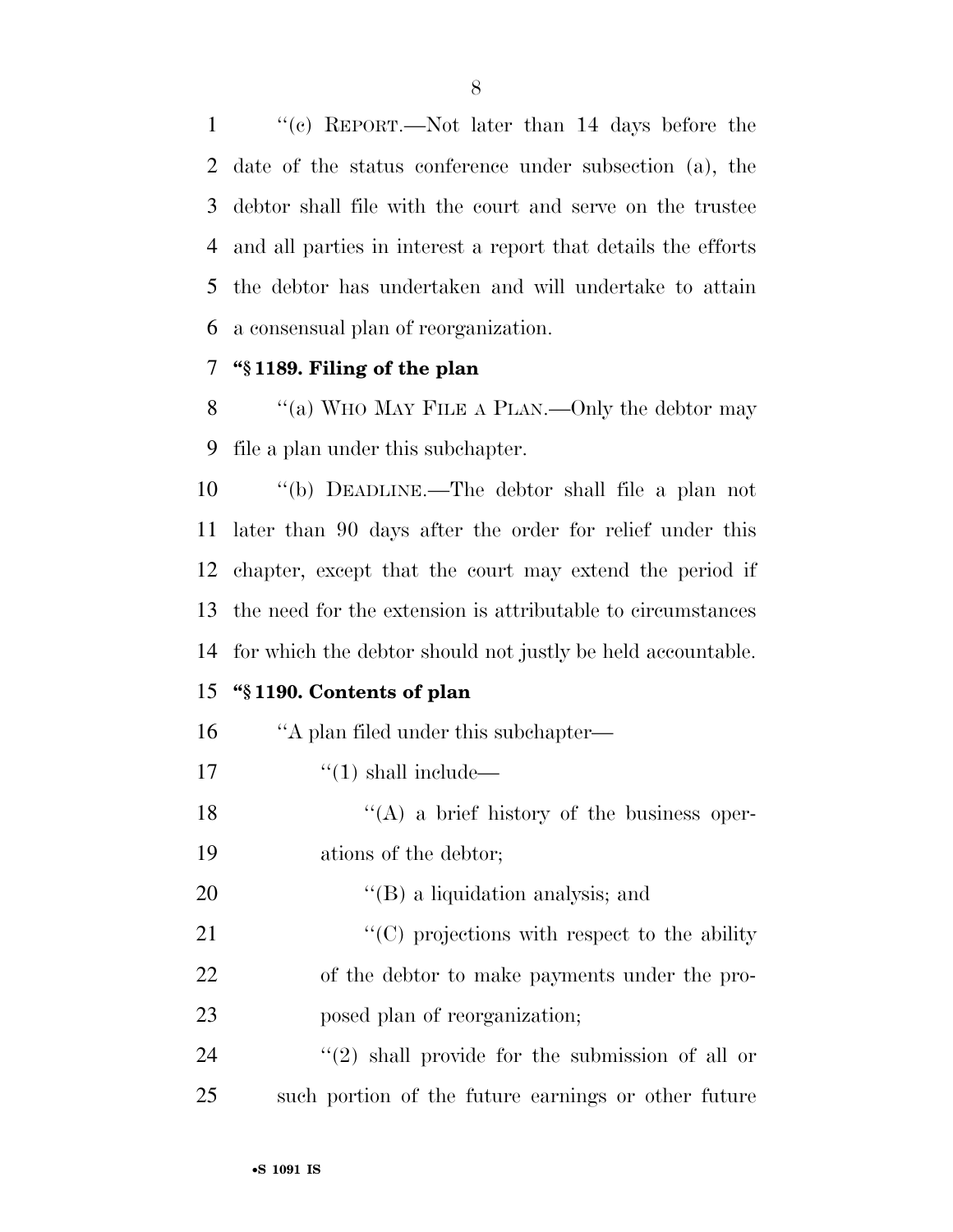| $\mathbf{1}$   | income of the debtor to the supervision and control                 |
|----------------|---------------------------------------------------------------------|
| $\overline{c}$ | of the trustee as is necessary for the execution of the             |
| 3              | plan; and                                                           |
| $\overline{4}$ | "(3) notwithstanding section $1123(b)(5)$ of this                   |
| 5              | title, may modify the rights of the holder of a claim               |
| 6              | secured only by a security interest in real property                |
| 7              | that is the principal residence of the debtor if the                |
| 8              | new value received in connection with the granting                  |
| 9              | of the security interest was—                                       |
| 10             | "(A) not used primarily to acquire the real                         |
| 11             | property; and                                                       |
| 12             | $\lq\lq (B)$ used primarily in connection with the                  |
| 13             | small business of the debtor.                                       |
| 14             | "§1191. Confirmation of plan                                        |
| 15             | "(a) TERMS.—The court shall confirm a plan under                    |
| 16             | this subchapter only if all of the requirements of section          |
| 17             | $1129(a)$ , other than paragraph $(15)$ of that section, of this    |
| 18             | title are met.                                                      |
| 19             | "(b) EXCEPTION.—Notwithstanding section $510(a)$                    |
| 20             | of this title, if all of the applicable requirements of section     |
| 21             | $1129(a)$ of this title, other than paragraphs $(8)$ , $(10)$ , and |
| 22             | $(15)$ of that section, are met with respect to a plan, the         |
| 23             | court, on request of the debtor, shall confirm the plan not-        |
| 24             |                                                                     |

plan does not discriminate unfairly, and is fair and equi-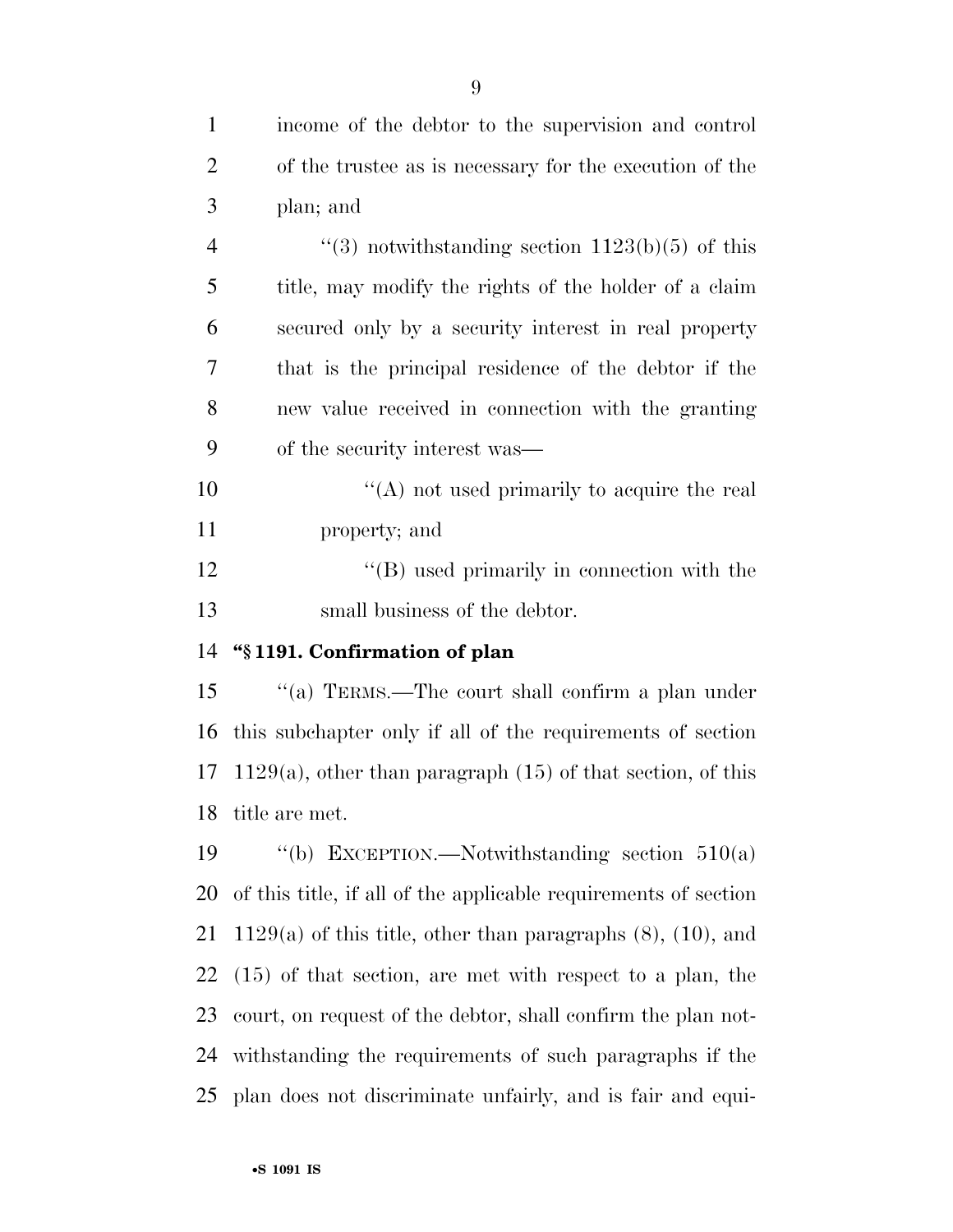| 1  | table, with respect to each class of claims or interests that |
|----|---------------------------------------------------------------|
| 2  | is impaired under, and has not accepted, the plan.            |
| 3  | "(c) RULE OF CONSTRUCTION.—For purposes of this               |
| 4  | section, the condition that a plan be fair and equitable      |
| 5  | with respect to each class of claims or interests includes    |
| 6  | the following requirements:                                   |
| 7  | $\lq(1)$ With respect to a class of secured claims,           |
| 8  | plan meets the requirements of section<br>the                 |
| 9  | $1129(b)(2)(A)$ of this title.                                |
| 10 | "(2) As of the effective date of the plan—                    |
| 11 | "(A) the plan provides that all of the pro-                   |
| 12 | jected disposable income of the debtor to be re-              |
| 13 | ceived in the 3-year period, or such longer pe-               |
| 14 | riod not to exceed 5 years as the court may fix,              |
| 15 | beginning on the date that the first payment is               |
| 16 | due under the plan will be applied to make pay-               |
| 17 | ments under the plan; or                                      |
| 18 | "(B) the value of the property to be dis-                     |
| 19 | tributed under the plan in the 3-year period, or              |
| 20 | such longer period not to exceed 5 years as the               |
| 21 | court may fix, beginning on the date on which                 |
| 22 | the first distribution is due under the plan is               |
| 23 | not less than the projected disposable income of              |
| 24 | the debtor.                                                   |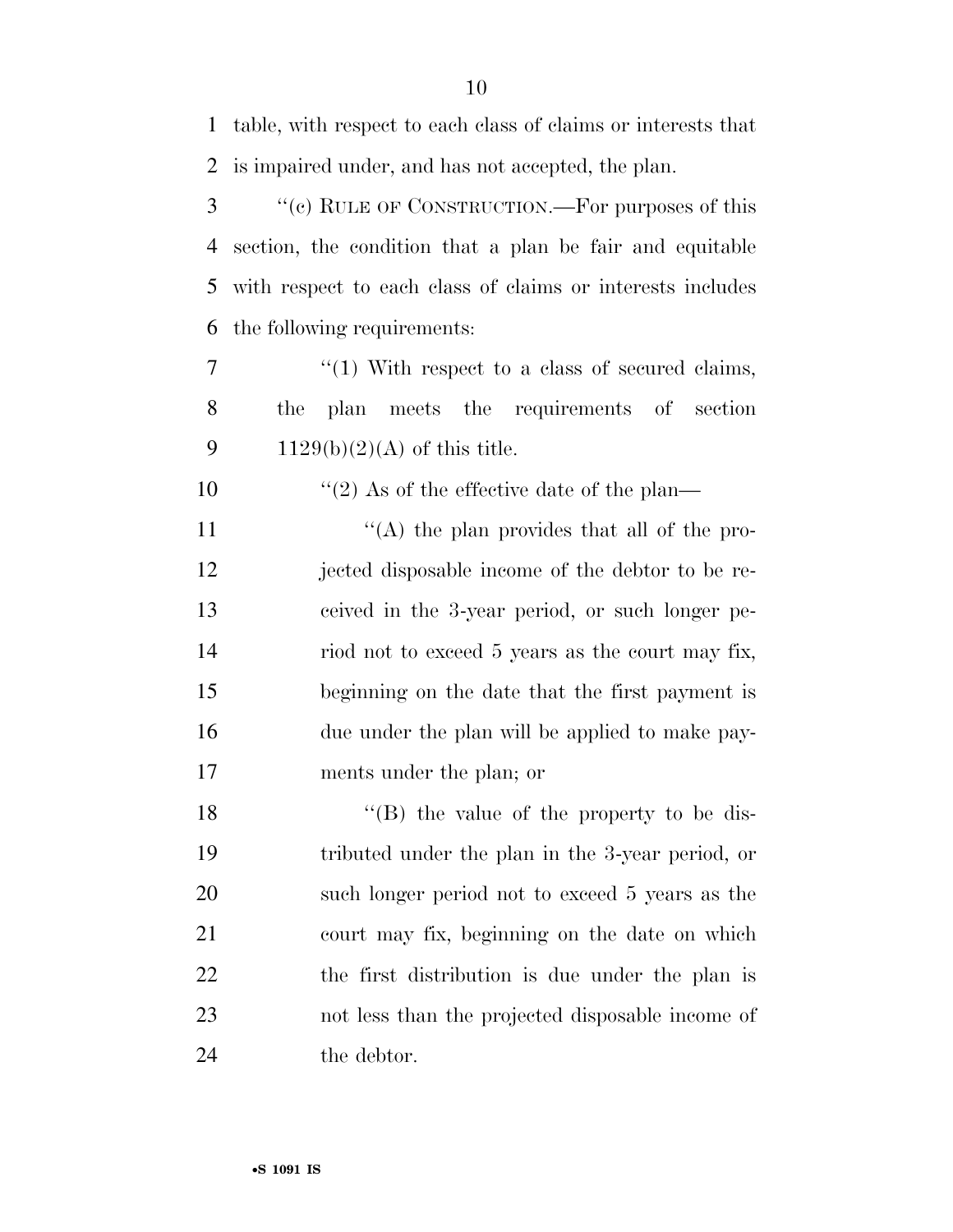| $\mathbf{1}$   | " $(3)(A)(i)$ The debtor will be able to make all           |
|----------------|-------------------------------------------------------------|
| $\overline{2}$ | payments under the plan; or                                 |
| 3              | "(ii) there is a reasonable likelihood that the             |
| 4              | debtor will be able to make all payments under the          |
| 5              | plan; and                                                   |
| 6              | "(B) the plan provides appropriate remedies,                |
| $\overline{7}$ | which may include the liquidation of nonexempt as-          |
| 8              | sets, to protect the holders of claims or interests in      |
| 9              | the event that the payments are not made.                   |
| 10             | "(d) DISPOSABLE INCOME.—For purposes of this                |
| 11             | section, the term 'disposable income' means the income      |
| 12             | that is received by the debtor and that is not reasonably   |
| 13             | necessary to be expended—                                   |
| 14             | $\lq(1)$ for—                                               |
| 15             | $\lq\lq$ the maintenance or support of the                  |
| 16             | debtor or a dependent of the debtor; or                     |
| 17             | $\lq\lq(B)$ a domestic support obligation that              |
| 18             | first becomes payable after the date of the filing          |
| 19             | of the petition; or                                         |
| 20             | $\lq(2)$ for the payment of expenditures necessary          |
| 21             | for the continuation, preservation, or operation of         |
| 22             | the business of the debtor.                                 |
| 23             | ``(e)<br>SPECIAL RULE.—Notwithstanding section              |
| 24             | $1129(a)(9)(A)$ of this title, a plan that provides for the |
| 25             | payment through the plan of a claim of a kind specified     |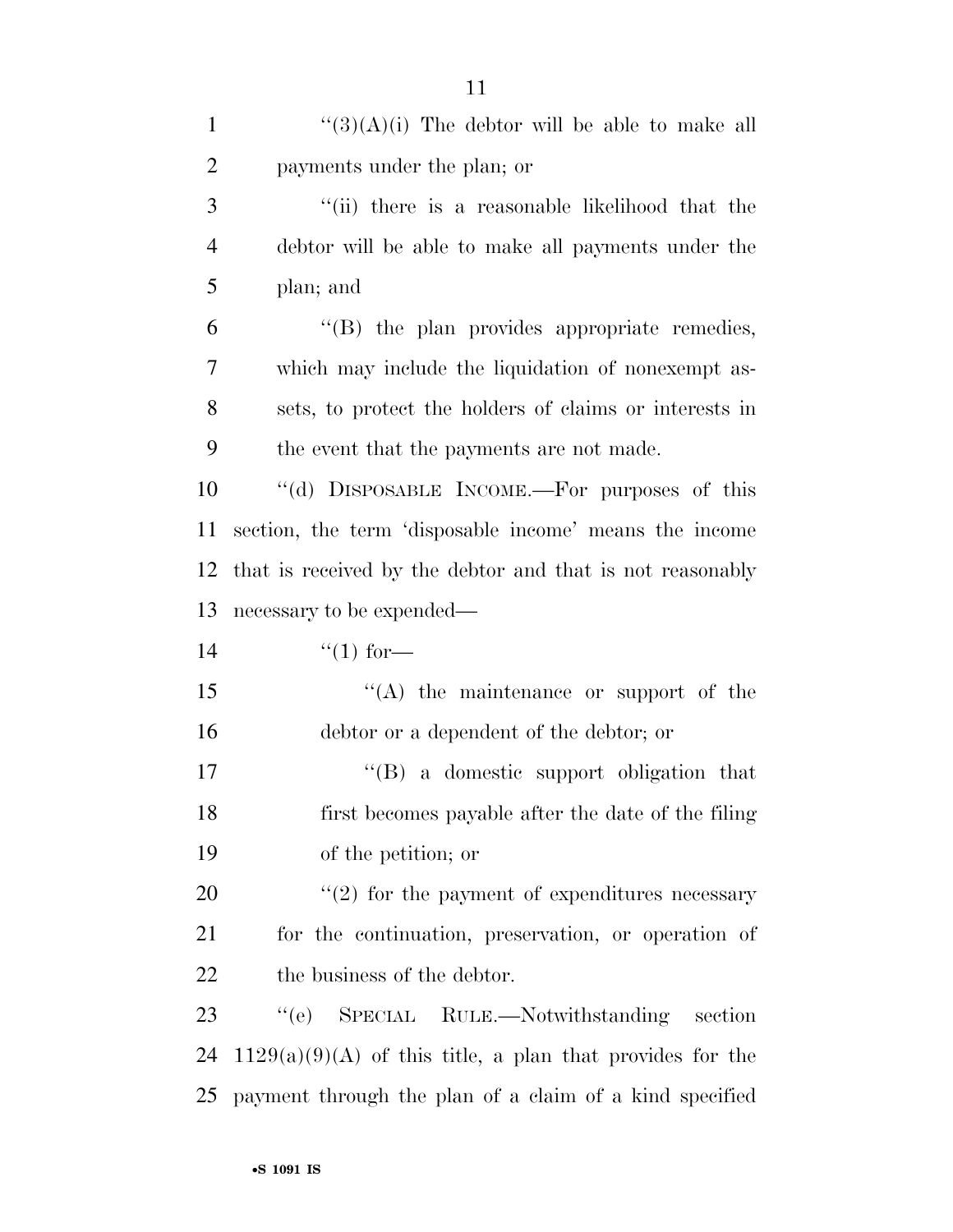1 in paragraph (2) or (3) of section  $507(a)$  of this title may be confirmed under subsection (b) of this section.

#### **''§ 1192. Discharge**

 ''If the plan of the debtor is confirmed under section 1191(b) of this title, as soon as practicable after comple- tion by the debtor of all payments due within the first 3 years of the plan, or such longer period not to exceed 5 years as the court may fix, unless the court approves a written waiver of discharge executed by the debtor after the order for relief under this chapter, the court shall grant the debtor a discharge of all debts provided in sec-12 tion  $1141(d)(1)(A)$  of this title, and all other debts allowed under section 503 of this title and provided for in the plan, except any debt—

 ''(1) on which the last payment is due after the first 3 years of the plan, or such other time not to exceed 5 years fixed by the court; or

18  $\frac{12}{2}$  of the kind specified in section 523(a) of this title.

#### **''§ 1193. Modification of plan**

21 "(a) MODIFICATION BEFORE CONFIRMATION.—The debtor may modify a plan at any time before confirmation, but may not modify the plan so that the plan as modified fails to meet the requirements of sections 1122 and 1123 25 of this title, with the exception of subsection  $(a)(8)$  of such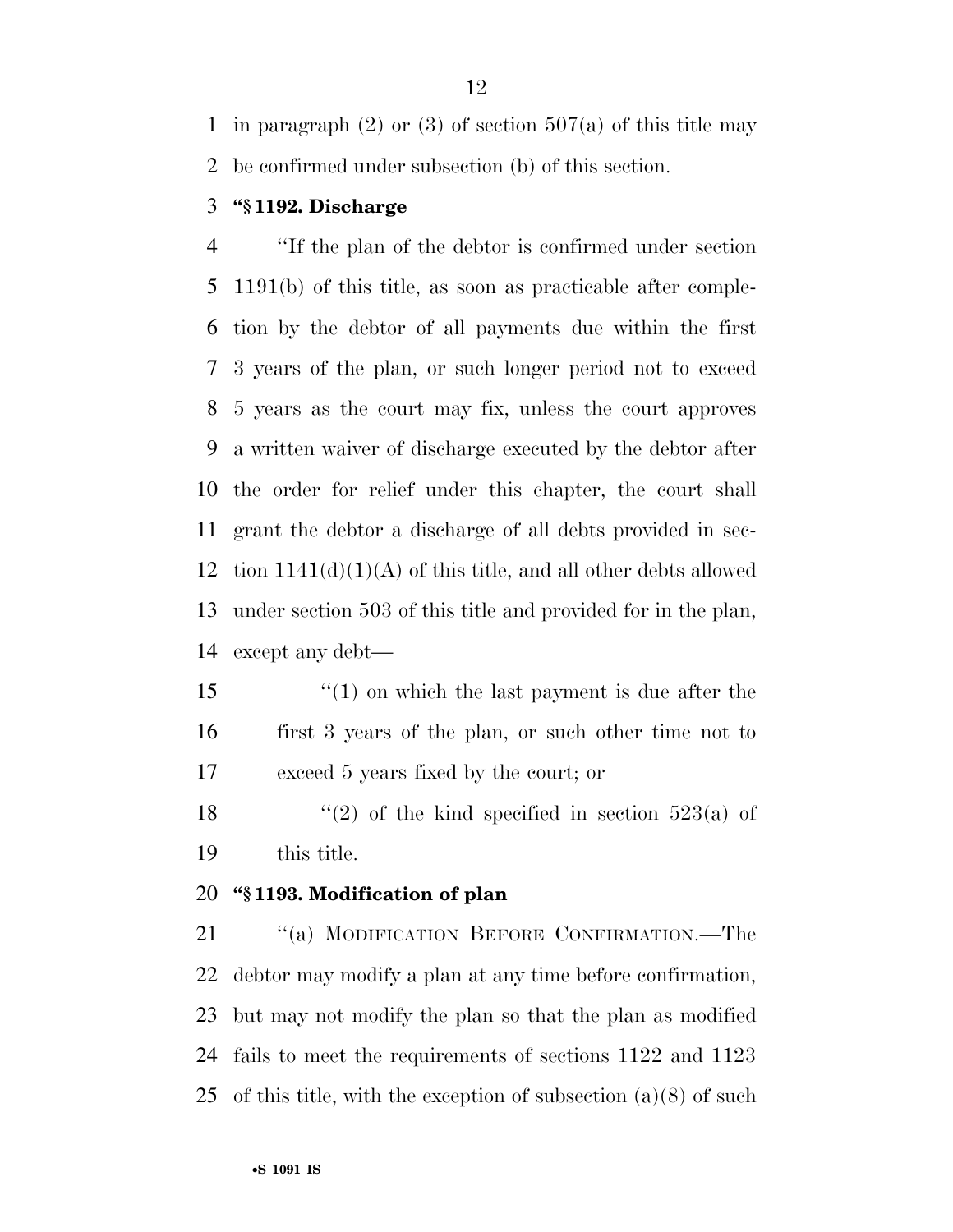section 1123. After the modification is filed with the court, the plan as modified becomes the plan.

 ''(b) MODIFICATION AFTER CONFIRMATION.—If a plan has been confirmed under section 1191(a) of this title, the debtor may modify the plan at any time after confirmation of the plan and before substantial con- summation of the plan, but may not modify the plan so that the plan as modified fails to meet the requirements of sections 1122 and 1123 of this title, with the exception of subsection (a)(8) of such section 1123. The plan, as modified under this subsection, becomes the plan only if circumstances warrant the modification and the court, after notice and a hearing, confirms the plan as modified under section 1191(a) of this title.

 ''(c) CERTAIN OTHER MODIFICATIONS.—If a plan has been confirmed under section 1191(b) of this title, the debtor may modify the plan at any time within 3 years, or such longer time not to exceed 5 years, as fixed by the court, but may not modify the plan so that the plan as modified fails to meet the requirements of section 1191(b) of this title. The plan as modified under this subsection becomes the plan only if circumstances warrant such modification and the court, after notice and a hearing, confirms such plan, as modified, under section 1191(b) of this title.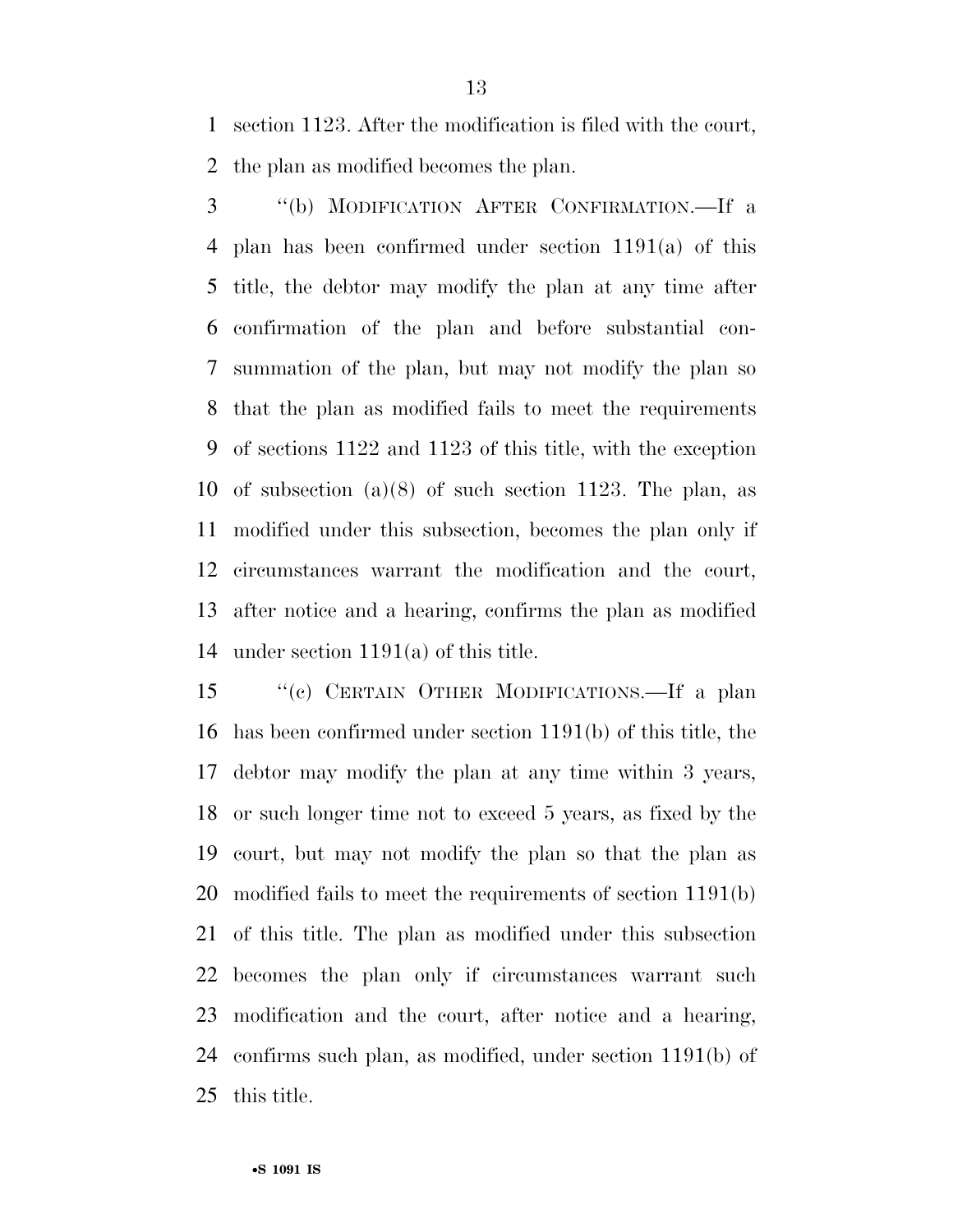''(d) HOLDERS OF A CLAIM OR INTEREST.—If a plan has been confirmed under section 1191(a) of this title, any holder of a claim or interest that has accepted or rejected the plan is deemed to have accepted or rejected, as the case may be, the plan as modified, unless, within the time fixed by the court, such holder changes the previous ac-ceptance or rejection of the holder.

#### **''§ 1194. Payments**

 ''(a) RETENTION AND DISTRIBUTION BY TRUST- EE.—Payments and funds received by the trustee shall be retained by the trustee until confirmation or denial of con- firmation of a plan. If a plan is confirmed, the trustee shall distribute any such payment in accordance with the plan. If a plan is not confirmed, the trustee shall return any such payments to the debtor after deducting—

 ''(1) any unpaid claim allowed under section 503(b) of this title;

18 ''(2) any payment made for the purpose of pro- viding adequate protection of an interest in property due to the holder of a secured claim; and

21  $\frac{1}{2}$   $\frac{1}{2}$  any fee owing to the trustee.

22 "(b) OTHER PLANS.—If a plan is confirmed under section 1191(b) of this title, except as otherwise provided in the plan or in the order confirming the plan, the trustee shall make payments to creditors under the plan.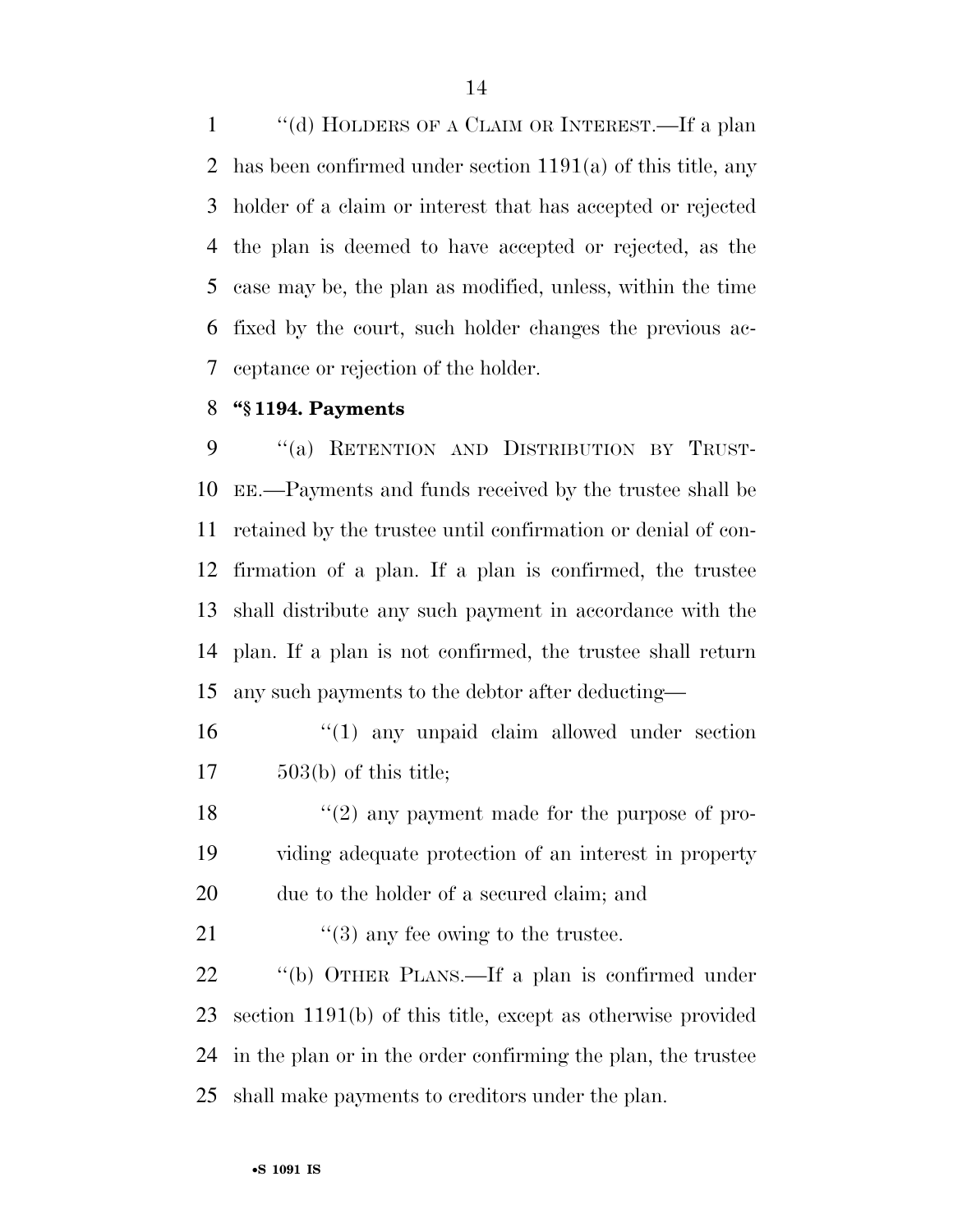''(c) PAYMENTS PRIOR TO CONFIRMATION.—Prior to confirmation of a plan, the court, after notice and a hear- ing, may authorize the trustee to make payments to the holder of a secured claim for the purpose of providing ade-quate protection of an interest in property.

#### 6 **''§ 1195. Transactions with professionals**

 ''Notwithstanding section 327(a) of this title, a per- son is not disqualified for employment under section 327 of this title, by a debtor solely because that person holds a claim of less than \$10,000 that arose prior to com-mencement of the case.''.

 (b) CLERICAL AMENDMENT.—The table of sub- chapters at the beginning of chapter 11 of title 11, United States Code, is amended by adding at the end the fol-15 lowing:

''SUBCHAPTER V—SMALL BUSINESS DEBTOR REORGANIZATION

- ''1181. Inapplicability of other sections.
- ''1182. Definitions.
- "1183. Trustee.
- ''1184. Rights and powers of a debtor in possession.
- ''1185. Removal of debtor in possession.
- ''1186. Property of the estate.
- ''1187. Duties and reporting requirements of debtors.
- ''1188. Status conference.
- ''1189. Filing of the plan.
- ''1190. Contents of plan.
- ''1191. Confirmation of plan.
- ''1192. Discharge.
- ''1193. Modification of plan.
- ''1194. Payments.
- ''1195. Transactions with professionals.''.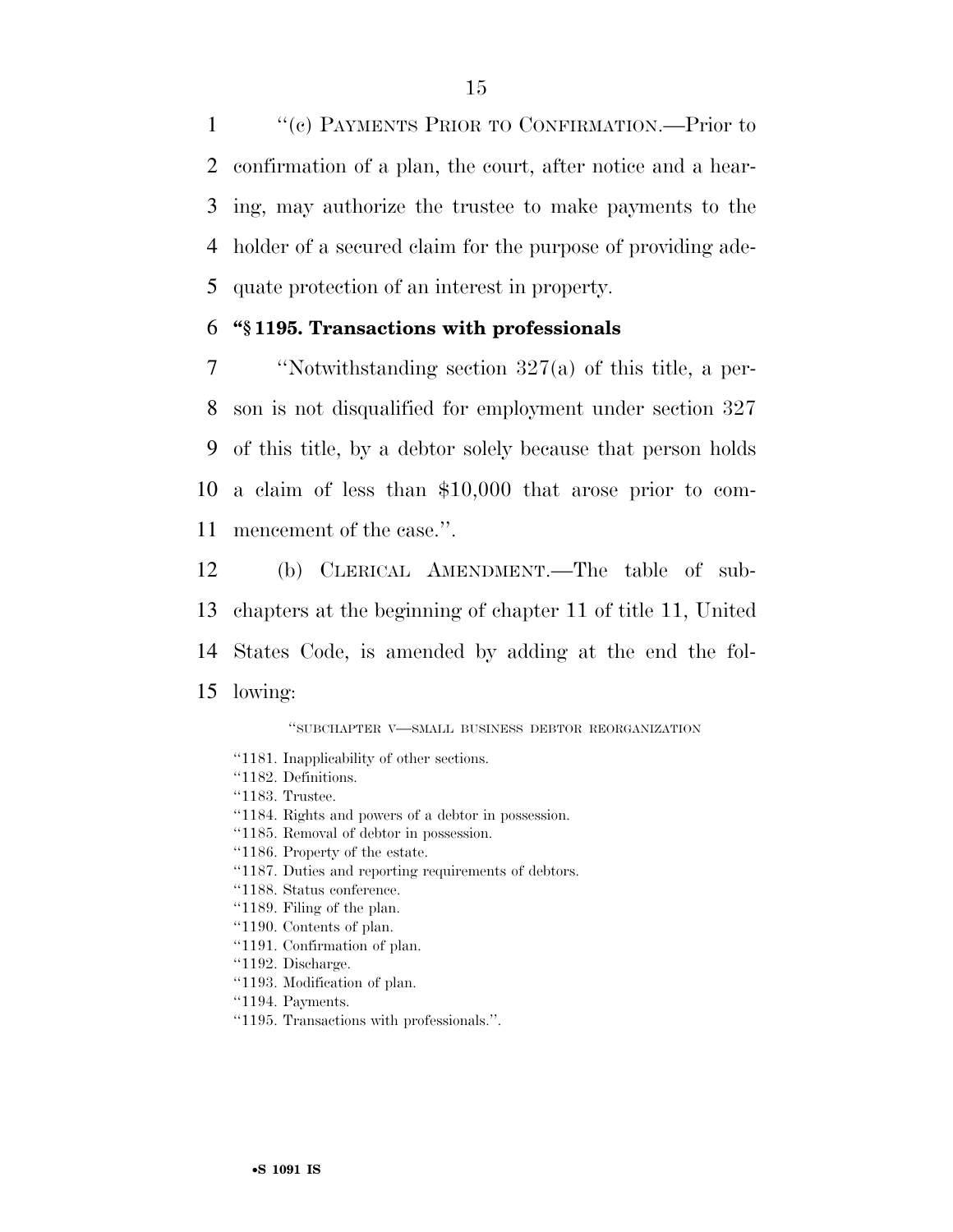#### **SEC. 3. PREFERENCES; VENUE OF CERTAIN PROCEEDINGS.**

 (a) PREFERENCES.—Section 547(b) of title 11, United States Code, is amended by inserting '', based on reasonable due diligence in the circumstances of the case and taking into account a party's known or reasonably knowable affirmative defenses under subsection (c),'' after  $\text{``may''}.$ 

 (b) VENUE OF CERTAIN PROCEEDINGS.—Section 1409(b) of title 28, United States Code, is amended by striking ''\$10,000'' and inserting ''\$25,000''.

#### **SEC. 4. CONFORMING AMENDMENTS.**

 (a) TITLE 11.—Title 11, United States Code, is amended—

(1) in section 101—

 (A) in paragraph (51C), by inserting ''and has not elected that subchapter V of chapter 11 of this title shall apply'' after ''is a small busi-ness debtor''; and

19 (B) in paragraph  $(51D)$ —

(i) in subparagraph (A)—

- (I) by striking ''or operating real 22 property or activities incidental there-23 to" and inserting "single asset real estate''; and
- (II) by striking ''for a case in which'' and all that follows and insert-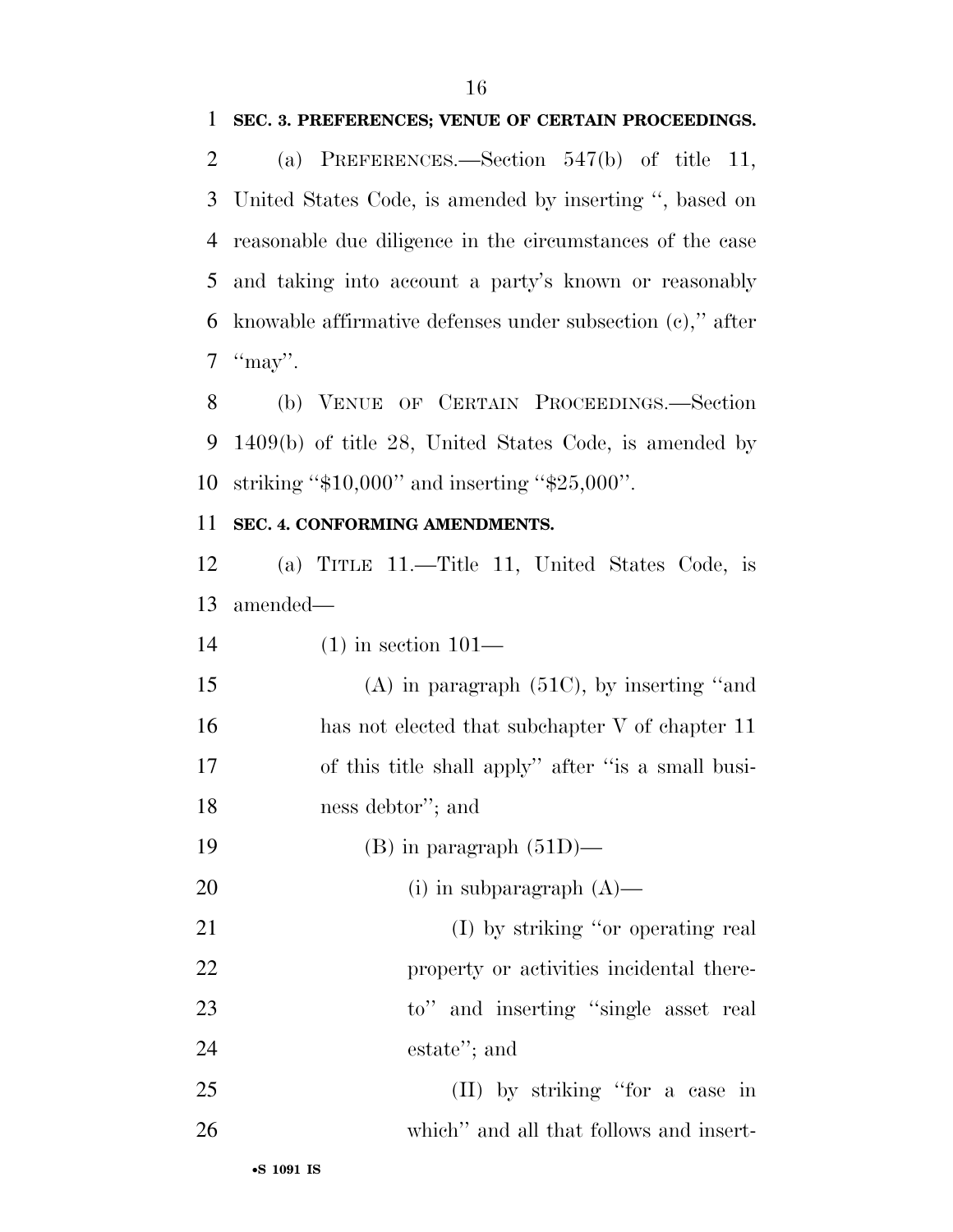| $\mathbf{1}$   | ing "not less than 50 percent of which        |
|----------------|-----------------------------------------------|
| $\overline{2}$ | arose from the commercial or business         |
| 3              | activities of the debtor; and"; and           |
| $\overline{4}$ | (ii) in subparagraph $(B)$ —                  |
| 5              | (I) by striking the period at the             |
| 6              | end and inserting a semicolon;                |
| 7              | (II) by striking "does not include            |
| 8              | any member" and inserting the fol-            |
| 9              | lowing: "does not include—                    |
| 10             | $"$ (i) any member"; and                      |
| 11             | (III) by adding at the end the                |
| 12             | following:                                    |
| 13             | "(ii) any debtor that is a corporation        |
| 14             | subject to the reporting requirements         |
| 15             | under section 13 or $15(d)$ of the Securities |
| 16             | Exchange Act of 1934 (15 U.S.C. 78m,          |
| 17             | $78o(d)$ ; or                                 |
| 18             | "(iii) any corporation that-                  |
| 19             | $\lq\lq$ is subject to the reporting          |
| 20             | requirements under section 13<br>or           |
| 21             | $15(d)$ of the Securities Exchange Act        |
| 22             | of 1934 (15 U.S.C. 78m, 78 $o(d)$ ); and      |
| 23             | "(II) is an affiliate of a debtor.";          |
| 24             | $(2)$ in section 103—                         |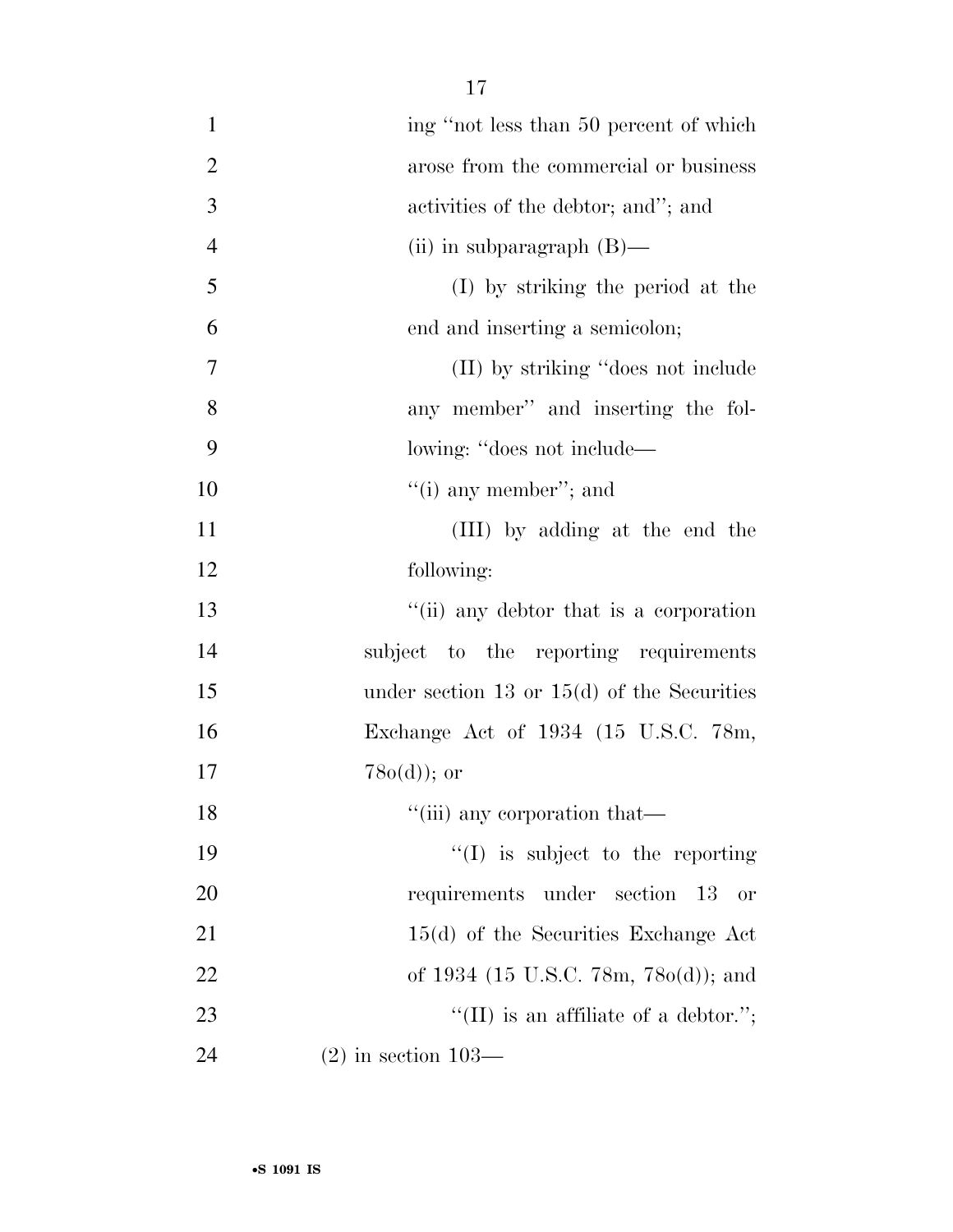| $\mathbf{1}$   | (A) by redesignating subsections<br>(i)                   |
|----------------|-----------------------------------------------------------|
| $\overline{c}$ | through $(k)$ as subsections $(j)$ through $(l)$ , re-    |
| 3              | spectively; and                                           |
| 4              | (B) by inserting after subsection (h) the                 |
| 5              | following:                                                |
| 6              | "(i) Subchapter V of chapter 11 of this title applies     |
| 7              | only in a case under chapter 11 in which a small business |
| 8              | debtor elects that subchapter V of chapter 11 shall       |
| 9              | apply.";                                                  |
| 10             | (3) in section $322(a)$ , by inserting "1183,"            |
| 11             | after $"1163,"$                                           |
| 12             | $(4)$ in section 326—                                     |
| 13             | $(A)$ in subsection $(a)$ , by inserting ", other         |
| 14             | than a case under subchapter $V$ of chapter 11,"          |
| 15             | after "7 or $11$ "; and                                   |
| 16             | (B) in subsection (b), by inserting "sub-                 |
| 17             | chapter V of chapter 11 or" after "In a case              |
| 18             | under";                                                   |
| 19             | $(5)$ in section 347—                                     |
| 20             | $(A)$ in subsection $(a)$ —                               |
| 21             | (i) by inserting "1194," after "726,";                    |
| 22             | and                                                       |
| 23             | (ii) by inserting "subchapter $V$ of                      |
| 24             | chapter $11$ ," after "chapter $7$ ,"; and                |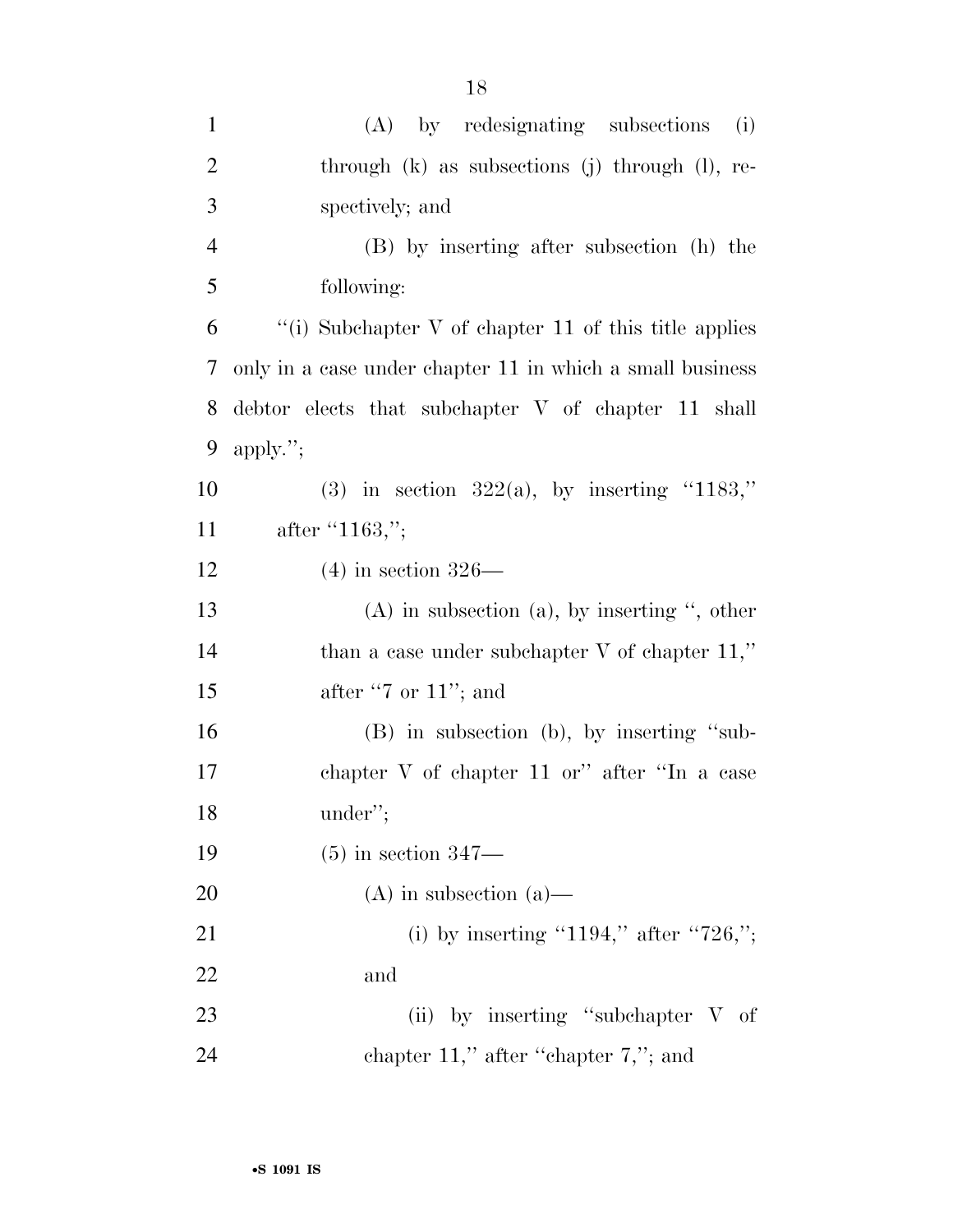| $\mathbf{1}$   | $(B)$ in subsection (b), by inserting "1194,"         |
|----------------|-------------------------------------------------------|
| $\overline{2}$ | after " $1173$ ,";                                    |
| 3              | (6) in section $363(c)(1)$ , by inserting "1183,      |
| $\overline{4}$ | 1184," after "1108,";                                 |
| 5              | $(7)$ in section 364(a), by inserting "1183,          |
| 6              | 1184," after "1108,";                                 |
| 7              | $(8)$ in section 523(a), in the matter preceding      |
| 8              | paragraph $(1)$ , by inserting "1192," after "1141,"; |
| 9              | $(9)$ in section 524—                                 |
| 10             | $(A)$ in subsection $(a)$ —                           |
| 11             | (i) in paragraph $(1)$ , by inserting                 |
| 12             | "1192," after "1141,"; and                            |
| 13             | (ii) in paragraph $(3)$ , by inserting                |
| 14             | "1192," after "523,";                                 |
| 15             | in subsection $(c)(1)$ , by inserting<br>(B)          |
| 16             | "1192," after "1141,"; and                            |
| 17             | $(C)$ in subsection (d), by inserting "1192,"         |
| 18             | after $"1141,"$ ;                                     |
| 19             | $(10)$ in section 557(d)(3), by inserting "1183,"     |
| 20             | after $"1104,"$                                       |
| 21             | $(11)$ in section 1102(a), by striking paragraph      |
| 22             | (3) and inserting the following:                      |
| 23             | "(3) Unless the court for cause orders other-         |
| 24             | wise, a committee of creditors may not be appointed   |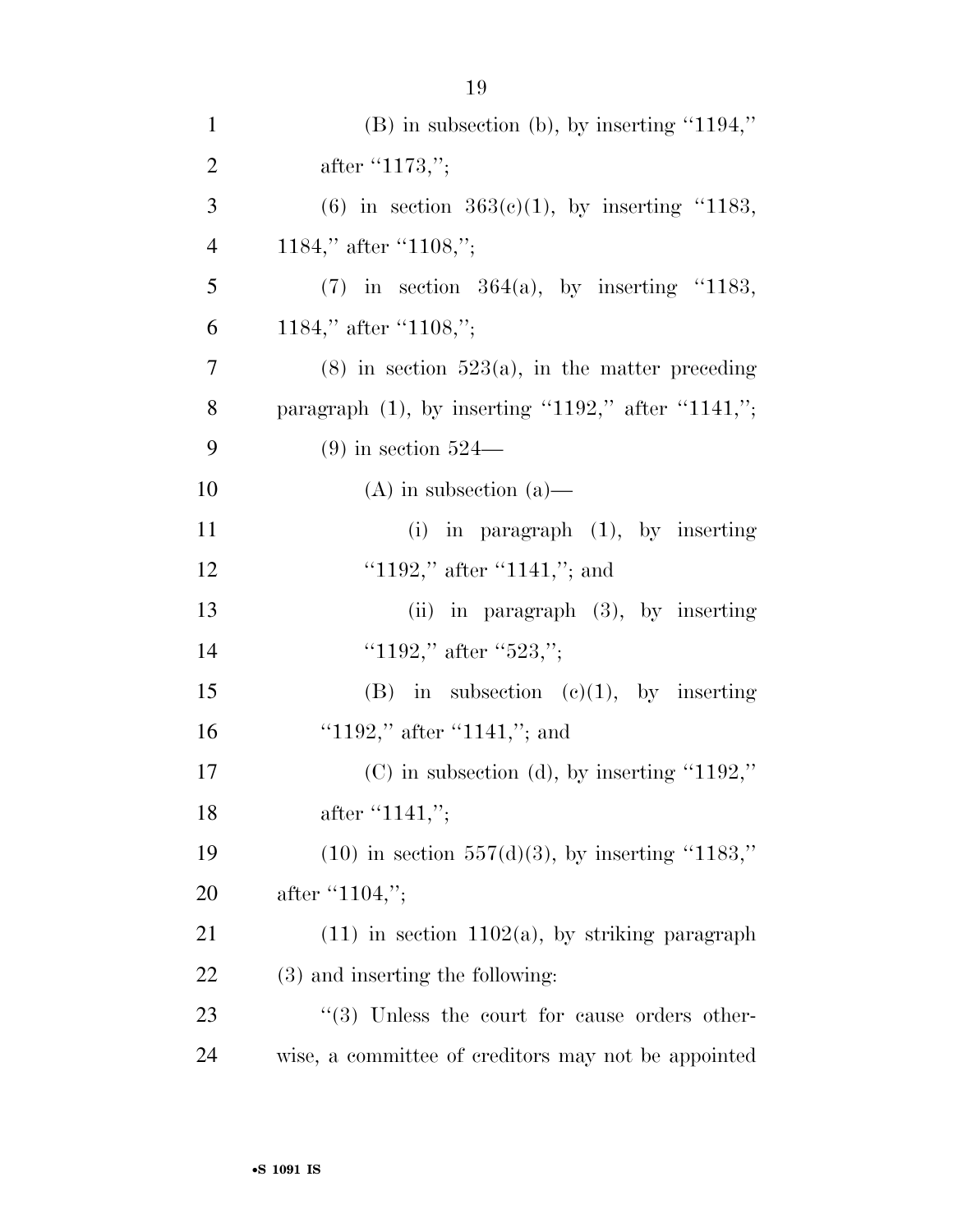| $\mathbf{1}$   | in a small business case or a case under subchapter |
|----------------|-----------------------------------------------------|
| $\overline{c}$ | V of this chapter."; and                            |
| 3              | $(12)$ in section 1146(a), by inserting "or 1191"   |
| $\overline{4}$ | after "1129".                                       |
| 5              | (b) TITLE 28.—Title 28 United States Code, is       |
| 6              | amended—                                            |
| $\overline{7}$ | $(1)$ in section 586—                               |
| 8              | (A) in subsection (a)(3), by inserting "(in-        |
| 9              | cluding subchapter V of chapter $11$ " after "7,    |
| 10             | 11";                                                |
| 11             | (B) in subsection (b), by inserting "sub-           |
| 12             | chapter V of chapter 11 or" after "cases"           |
| 13             | under";                                             |
| 14             | $(C)$ in subsection $(d)(1)$ , by inserting "sub-   |
| 15             | chapter V of chapter 11 or" after "cases            |
| 16             | under" each place that term appears; and            |
| 17             | (D) in subsection (e)—                              |
| 18             | (i) in paragraph $(1)$ , by inserting               |
| 19             | "subchapter $V$ of chapter 11 or" after             |
| 20             | "cases under";                                      |
| 21             | (ii) in paragraph $(2)$ , by inserting              |
| 22             | "subchapter $V$ of chapter 11 or" after             |
| 23             | "cases under" each place that term ap-              |
| 24             | pears; and                                          |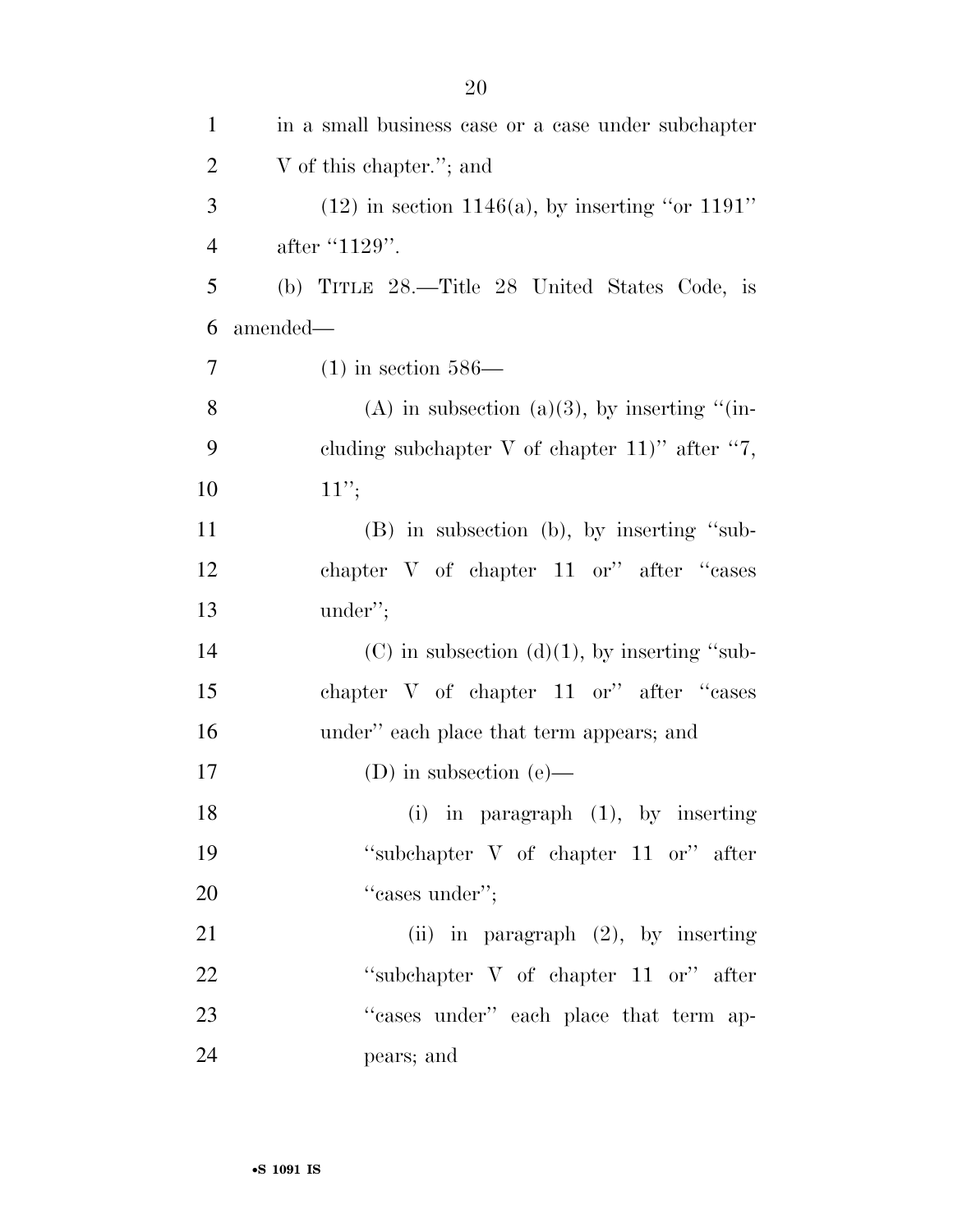(iii) by adding at the end the fol-lowing:

 ''(5) In the event that the services of the trustee in a case under subchapter V of chapter 11 of title 11 are terminated by dismissal or conversion of the case, or upon substantial consummation of a plan under section 1183(c)(1) of that title, the court shall award compensa- tion to the trustee consistent with services performed by the trustee and the limits on the compensation of the trustee established pursuant to paragraph (1) of this sub-section.'';

 (2) in section 589b— 13 (A) in subsection  $(a)(1)$ , by inserting "sub- chapter V of chapter 11 and'' after ''cases under''; and 16 (B) in subsection  $(d)$ — (i) in the matter preceding paragraph 18 (1), by inserting "subchapter V of chapter" 19 11 and" after "trustees under"; and 20 (ii) in the undesignated matter fol-21 lowing paragraph (8), by inserting "sub-22 chapter V of chapter 11 and" after "cases" under''; and